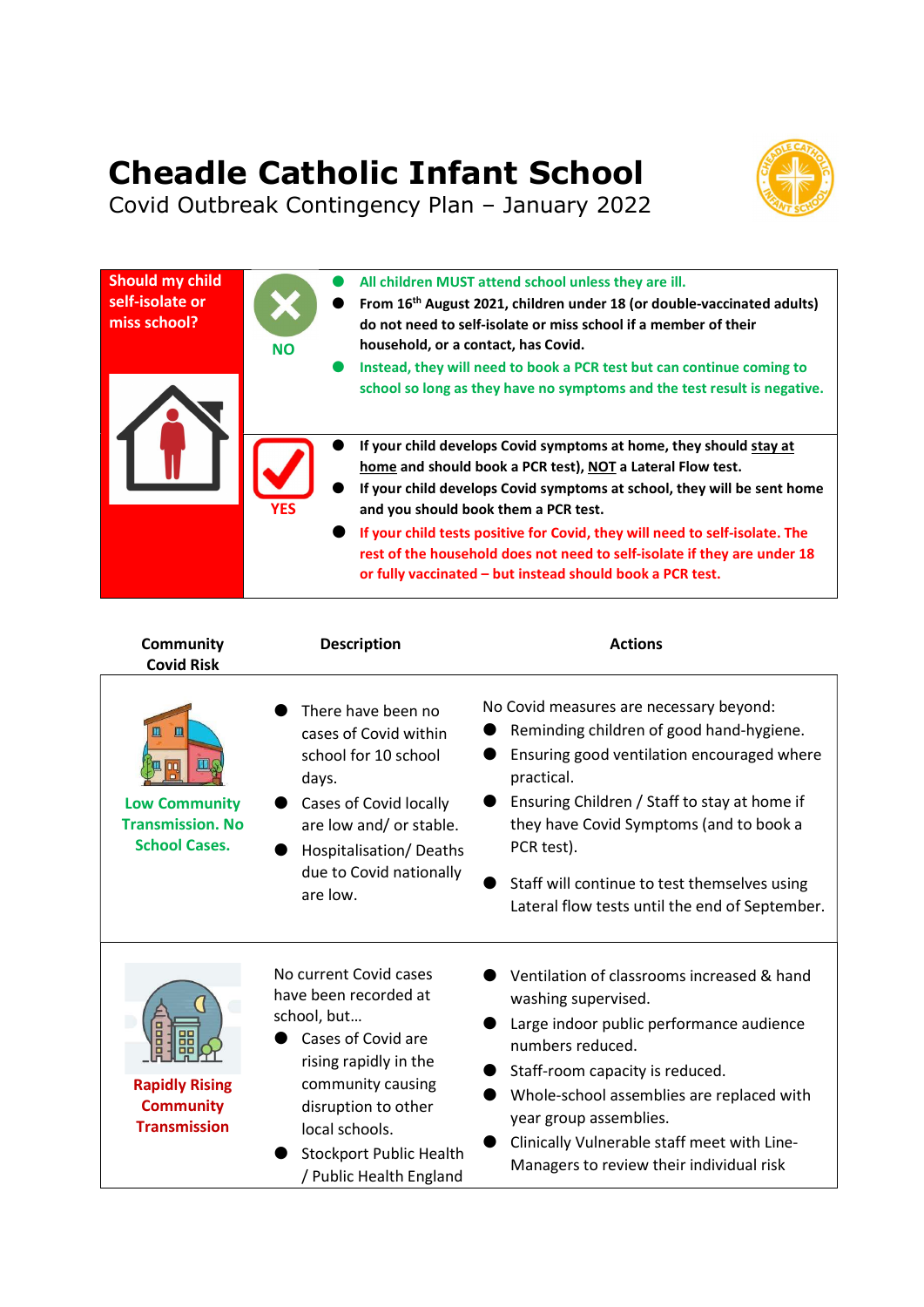|                                                                   | issue warnings of                                                                                                                                                       | assessment & discuss additional protection                                                                                                                                                                                                                                                                                                                                                                                                                                        |  |  |
|-------------------------------------------------------------------|-------------------------------------------------------------------------------------------------------------------------------------------------------------------------|-----------------------------------------------------------------------------------------------------------------------------------------------------------------------------------------------------------------------------------------------------------------------------------------------------------------------------------------------------------------------------------------------------------------------------------------------------------------------------------|--|--|
| expected local/<br>national infection                             |                                                                                                                                                                         | (e.g. use of face coverings, reduction in<br>movement between classes/ groups).                                                                                                                                                                                                                                                                                                                                                                                                   |  |  |
|                                                                   |                                                                                                                                                                         |                                                                                                                                                                                                                                                                                                                                                                                                                                                                                   |  |  |
| <b>Number of Cases:</b><br>Description:                           |                                                                                                                                                                         | <b>Actions:</b>                                                                                                                                                                                                                                                                                                                                                                                                                                                                   |  |  |
| A single child tests<br><b>Positive</b>                           | A single child tests<br>positive for Covid in a<br>class.<br>There are fewer than 5<br>cases in the year<br>group.<br>No other year groups<br>are affected.             | The child self-isolates for 10 days.<br>The parents of the child are contacted<br>directly by NHS Track and Trace to establish<br>likely contacts.<br>Likely contacts will be contacted by NHS<br>Track & Trace and advised to book at PCR<br>Test. The school will contact parents to<br>advise this if close contacts are known.<br>Children do not need to miss school or self-<br>isolate whilst they wait for the result of the<br>PRC test unless they have Covid Symptoms. |  |  |
| 5 children or staff<br>within a year group                        | There have been 5<br>cases of Covid across a<br>year group within 10<br>days which could mean<br>that Covid is spreading<br>within that group of<br>children.           | As above for each positive case.<br>The school will discuss the outbreak with<br>Stockport Public Health and agree<br>strengthening protective measures<br>for 10 school days, including:                                                                                                                                                                                                                                                                                         |  |  |
| test positive within<br>10 days of each<br>other.                 |                                                                                                                                                                         | Re-introducing staff face masks for<br>$\circ$<br>corridors & communal areas.<br>Adapting, Limiting or postponing indoor<br>O                                                                                                                                                                                                                                                                                                                                                     |  |  |
| $\underline{\mathsf{OR}}$                                         |                                                                                                                                                                         | sporting events, trips, open days and<br>performances.                                                                                                                                                                                                                                                                                                                                                                                                                            |  |  |
| 3 children or staff in<br>a single Class/ Club<br>within 10 days. |                                                                                                                                                                         | Reverting to video-link Assemblies in<br>$\circ$<br>classrooms.                                                                                                                                                                                                                                                                                                                                                                                                                   |  |  |
|                                                                   |                                                                                                                                                                         | Reducing the amount of classes staff<br>$\circ$<br>work across.<br>Resuming twice-weekly Staff Lateral flow<br>$\circ$<br>testing.                                                                                                                                                                                                                                                                                                                                                |  |  |
| <b>Covid cases continue</b>                                       | Despite the measures<br>indicated above, Covid<br>cases within the school<br>continue to rise within<br>a 10-day period with<br>multiple classes and<br>staff affected, | Incident Management Team meeting held<br>between the school and Stockport Public<br>Health to agree further measures, for a<br>further 10 school days, including:<br>Re-introducing class bubbles.<br>$\circ$<br>Reverting to class-based school lunches.<br>$\circ$<br>Limiting all non-essential visitors to<br>$\circ$                                                                                                                                                         |  |  |
| to increase rapidly                                               | suggesting that Covid is                                                                                                                                                | school.                                                                                                                                                                                                                                                                                                                                                                                                                                                                           |  |  |